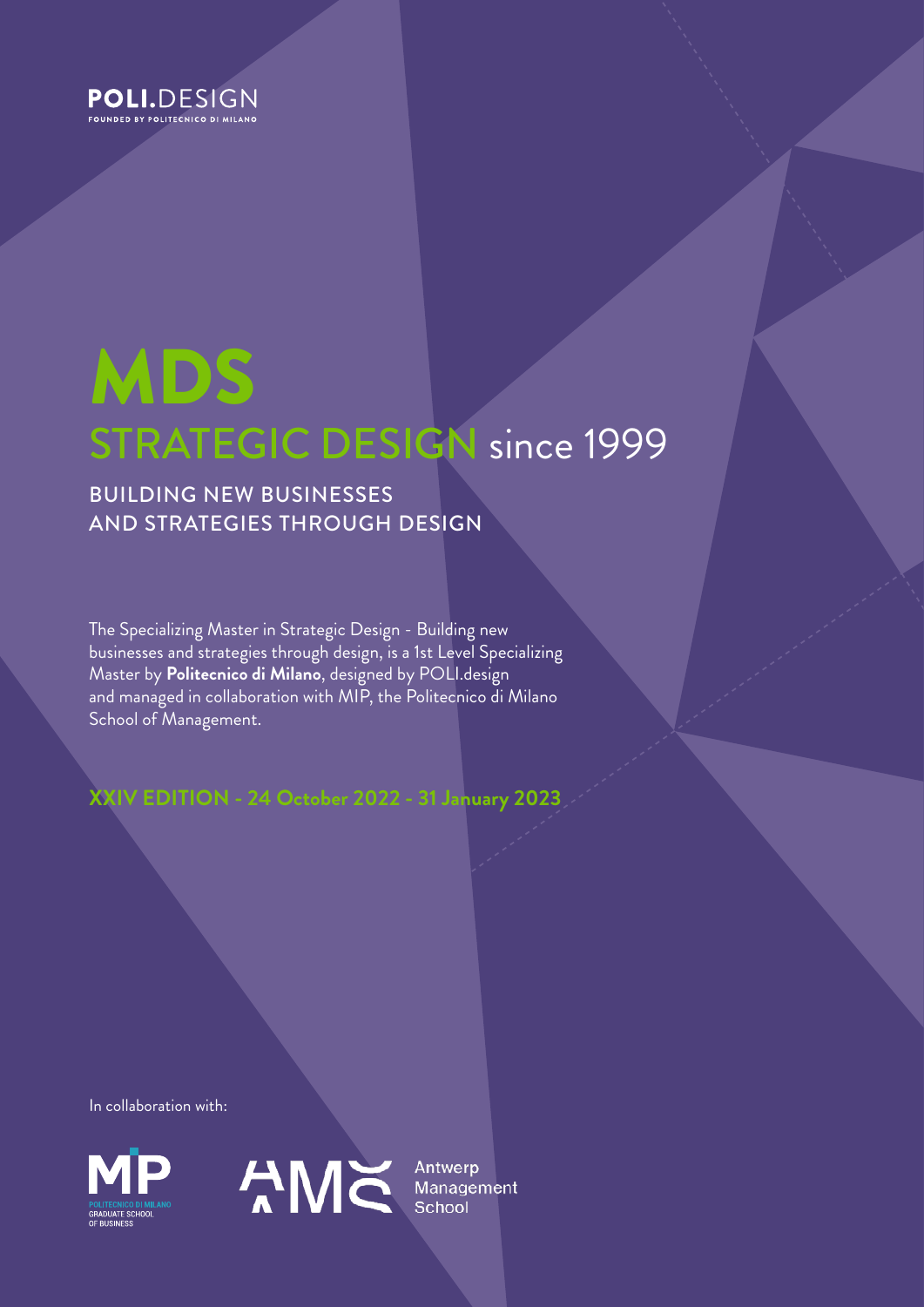#### **POLI.**DESIGN FOUNDED BY POLITECNICO DEMILANO

# MDS STRATEGIC DESIGN since 1999

BUILDING NEW BUSINESSES AND STRATEGIES THROUGH DESIGN

# **INTRODUCTION TO STRATEGIC DESIGN**

# **OBJECTIVES A FINE MIX OF THEORY AND PRACTICE**

# **DIDACTIC SPIRIT**

# **BEING A STRATEGIC DESIGNER MEANS:**

# **A PROFESSIONAL CAREER AT THE FRONTIER BETWEEN DESIGN & MANAGEMENT**

Strategic Design is a design activity that concerns the Product Service System, i.e. the integrated body of products, services and communication strategies that either an actor or a network of actors (companies, institutions, non profit organizations, etc.) generate and develop to create value. It is often claimed that technological innovation, cultural and economical globalization, and the transition to environmental sustainability generate problems and opportunities. It is also repeatedly stated that the possibility to avoid the former and to exploit the latter requires the development of three core skills: visioning, sensing innovation and creating solutions embedded

in new business models. It calls for the ability to design products and services whose success today anticipates what will be, or may have to be, the norm of tomorrow. The educational objective of the Specializing Master is to build a specific competence and qualified professionalism in strategic design issues and in the innovation and design of the product system. Its particular purpose is to train professionals in the integration of product, service and communication components.

The Specializing Master programme seeks to: • develop strategic planning skills in terms of problem-

- setting and problem-solving;
- develop personal entrepreneurship aptitude;
- develop complexity management skills;
- develop competencies to generate corporate visions;

The Specializing Master in Strategic Design is aimed at young graduetes that experiences a first job who wish to start or redirect their professional careers at the frontier between design, management and innovation. It is specifically oriented to young designers who wish

• acquire management skills for strategic design projects; • acquire the necessary tools to communicate strategic design projects.



Training designers to transform ideas into reality

| • AUGMENTING THE INNOVATION OPTIONS SPACE.                 |
|------------------------------------------------------------|
| • PROVIDING GOOD QUESTIONS. GOOD ANSWERS FOLLOW            |
| • REFRAMING THE WIDESPREAD SOLID BELIEFS.                  |
| . UNVEILING THE BLACK SIDE OF TECHNOLOGIES.                |
| . VISUALIZING THE UNVISUALIZED KNOWLEDGE.                  |
| • SEARCHING FOR SOCIAL ASPECTS IN BUSINESS CONCEPTS.       |
| • SEARCHING FOR BUSINESS ASPECTS IN SOCIAL CONCEPTS.       |
| • DESIGNING PRODUCTS WITH A SERVICE PERSPECTIVE.           |
| • DESIGNING SERVICES WITH A PRODUCT PERSPECTIVE.           |
| • LEARNING FROM THE EDGE OF WEAK POSSIBILITIES.            |
| • ASSUMING DESIGN DECISIONS ACKNOWLEDGING BUSINESS EFFECTS |
| . SEEING DESIGN FROM AN ENTREPRENEURIAL PERSPECTIVE.       |

The programme seeks to equip students with the skills and abilities that will allow them to identify and interpret company values and product offerings, orientating them according to new models of innovation and development. It also seeks to generate the managerial skills necessary for

the development of Product Service Systems that will support these companies in developing sustainable competitive advantages that will make the difference in tomorrow's market. This key concepts, defined as the 4S of Strategic Design, are System, Society, Sustainability and Seduction:

System / The programme offers methods and tools that foster the ability to identify, decipher and reinterpret factors determining the structure of business models and their underlying value chains, in order to offer companies innovative, systemic solutions for product system innovation.

Society / The Specializing Master follows a user-centered,

to learn and appraise innovation management and business administration skills, and young professionals and managers interested in understanding the culture and work practices of how design determines business strategies.

Graduates from previous editions of the Specializing Master in Strategic Design have found employment in two main areas: as specialists in Marketing and Innovation (marketing directors, R&D managers, industrial designers, product/service and brand developers) and in Innovation Design Management (as design managers, design directors, project managers, product managers, retail managers, brand managers and Product Service System innovation consultants). Moreover different students launched their own design based new ventures.



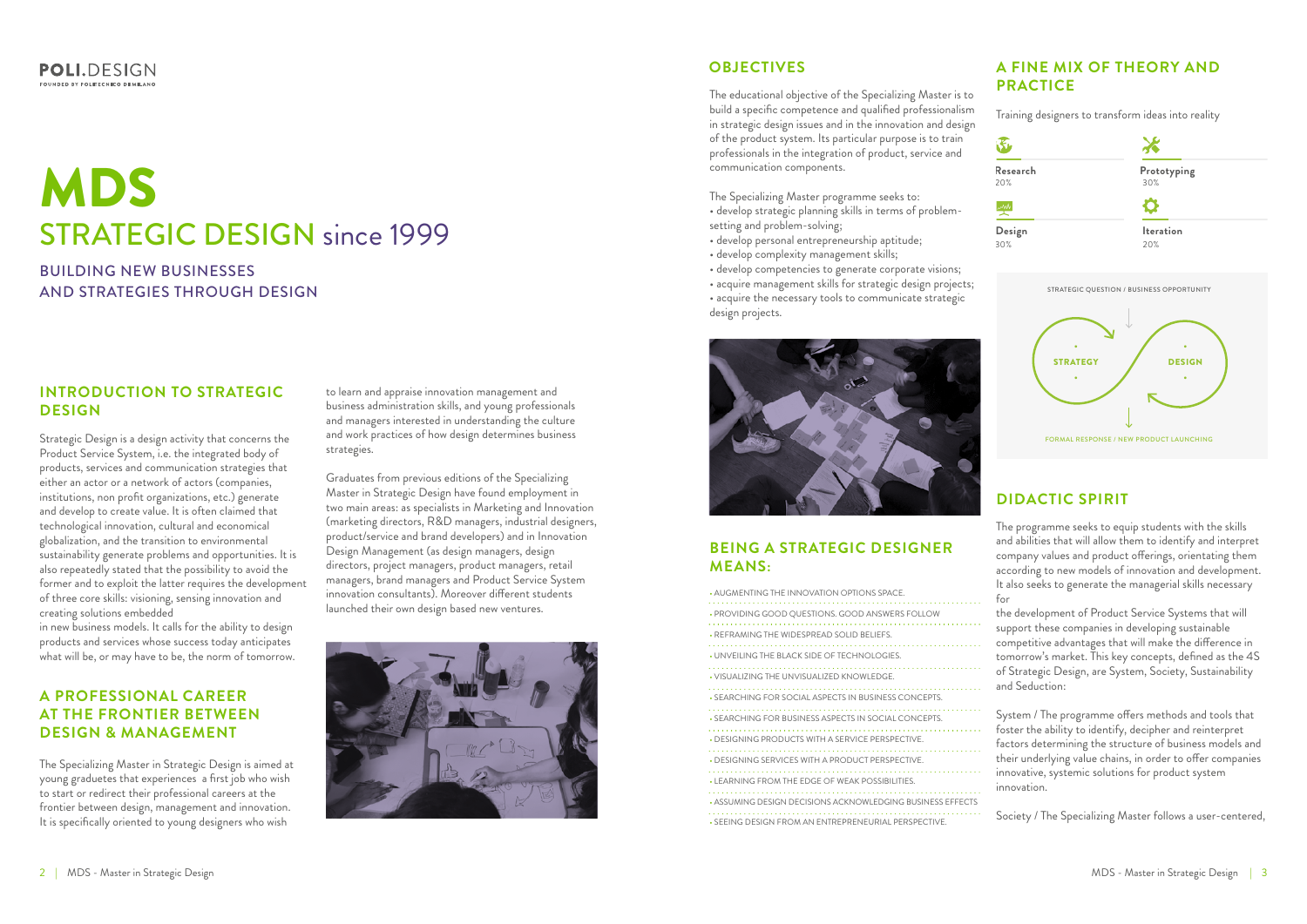#### **DESIGN AREA**

*These modules explore different topics and draw upon several kind of expertise needed to work on open ended problems and take an active stance in problem formulation.*

#### **Trend forecasting**

A research method which belongs to the family of market research methodologies. It is aimed at investigating: the Social change by focusing on the behaviors of trend setters, lead users and creative communities, the New lifestyles and innovative aesthetic languages and emerging consumer trends and innovative customer experiences.

#### **History of Italian Design**

A complete overview of the cultural roots of Italian design showing how different traits are nowadays current and updated (spirit of entrepreneurship, the innovation as a cultural act, the product innovation related to the change of meaning, the observation of user-context).

#### **Product Service System**

A deep investigation on how design becomes strategic tying the brand identity with the product features and the distributive strategy.

#### **Service Design**

The modules transfer the design tools related to development and the innovation of a service. A deep attention is dedicated to the service 'tangibilization'.

#### **Social Innovation**

**T**he notions of holistic design, radical and systemic change, sustainability, service logic, functional economy, efficiency and sufficiency will be introduced and discussed with regards to the elements characterising a Product Service System.

#### **Design Thinking by Doing**

This module is designed to show how to learn, play and experiment with the skills of a design thinker: Empathy, meaning, symphony, play, story and design. You will play with different tools and experience the power of human centered design, iteration, thinking with your hands and giving and receiving feedback.

#### **Design Method Gym**

A Design Method Gym is a practical learning experience, rooted in discipline, which accelerates the paths of interpretation and development of the design briefs, data, intuitions technological, semantic and human resources that each design path uses.

#### **MANAGEMENT AREAS**

*A range of integrated modules that address the requirements of strategic management, enabling students to appraise the factors which impact on innovation and its development.v*

#### **Strategic Management**

The present module is designed to provide students with a basic understanding of the concepts of strategy, strategic decision, strategic innovation and disruptive innovation and to illustrate how they are connected with competitive advantage and value creation in companies.

#### **Marketing**

The present modules transfer the main concepts about the marketing process, marketing organization and marketing analytical tools. A particular attention is dedicated to the 4P orchestration and to the innovation perspective based on marketing paradigm.

#### **Technology Management**

The present modules transfer the concept of technology adoption as a source of competitive advantage. A specific attention is dedicated to technology driven competition, and to the concepts of complementary assets and network externalities.

#### **Project Management**

The present modules transfer the basics related to project management as a process of resource allocation and goal setting. Specific attention is dedicated to the differences of project management in big and medium companies and in environments characterized by low or high innovation pace.

#### **Entrepreneurship and Startup Development**

The present modules transfer the concepts related to the roots of entrepreneurial activity, the personal traits of entrepreneur, the startup genesis, the lean start up.

#### **INTERSECTION AREAS**

*These modules explore different topics at the overlapping between design and management where the former shapes the old managerial science toward new paradigms of innovation, the latter augments the grounding and systemic capability of design.*

#### **Innovation Management**

Innovation is a way to achieve a competitive advantage. Specifically great attention is addressed to the barriers to innovate, to the set of advantages/disadvantages pertaining innovation, and to closed/open innovation paradigms. A specific focus is centered on Design-Driven innovation.

#### **Strategic Design**

These modules explore different design related topics and draw upon several kind of expertise needed to work on open ended problems and take an active stance in problem formulation and strategic proposition.

#### **Design Management**

The course will focus on the engaging and the management of the array of designers. Specifically the modules show the main tradeoffs related to divergent design management options.

#### **Business modeling**

The course leverages extensively on activity-based learning method, where students will directly experience business model design and innovation process by taking both perspectives of a startup – looking for a business model – and incumbent company – in need of business model renewal.

#### **EMPOWERMENT AND SOFT SKILLS DEVELOPEMENT AREA**

*The empowerment program will help to foster soft skills, for both personal and professional development. The purpose of these modules is to increase autonomy, self-determination and communication skills, to enable students to achieve their professional goals.*

#### **Intercultural Integration**

The course is designed to develop a broader range of strategies to deal with cultural diversity, turning differences into an asset and to accelerate cultural

integration in a team context with distributed leadership. Cultural diversities can be an asset in an intercultural context, leading to creative solutions.

#### **Empowerment**

The empowerment is used to increase the degree of autonomy and self-determination of all students in order to enable them to represent their interests in a responsible and self-determined way. The course incorporates basic notion of coaching, start-up empowering to prepare students to align their skills to their future professional career.

#### **Pitch & Presentation Strategies**

The main goal of the course is to teach how to give voice to personal ideas in order to have a real impact on the audience through an efficient structure of communication. Delivering a successful presentation means talking to the heart of people, inspiring their minds in the short timings you are allowed.

### **Creativity & Team Management**

This course is designed to allow the participants to develop an understanding of basic dynamics of leading creativity in teams, in the context of organizations. In doing so, the course adopts an experiential approach, engaging the student actively in the learning process.

#### **Strategic Storytelling & Contents narratives**

The course is desinged to teach the students how to apply a semiotic analysis to the visual landscape; introduce the basic rules of storytelling and storytelling for business and offer the students a chance to apply what they've learned in a personal presentation.

#### **Portfolio Empowerment**

The course is intended to allow participants to define and develop their own portfolio: a tailor-made communication project that contains project and communicate specific skills and competences. The lecture is designed to acquire the knowledges to design a portfolio; acquire the ability to define and communicate their own skills and to realize a professional portfolio.

context-based approach to Product Service System innovation in order to improve the collective quality of life and interpret the needs of the socio-economic context. Sustainability / No form of innovation is truly strategic unless it is sustainable. The programme draws on our consolidated expertise in developing sustainable solutions.

Seduction / The Specializing Master offers the necessary tools and methods to work on the aesthetic and experiential appeal of the Product Service System so as to develop innovative, captivating communication strategies capable of expressing its underlying values.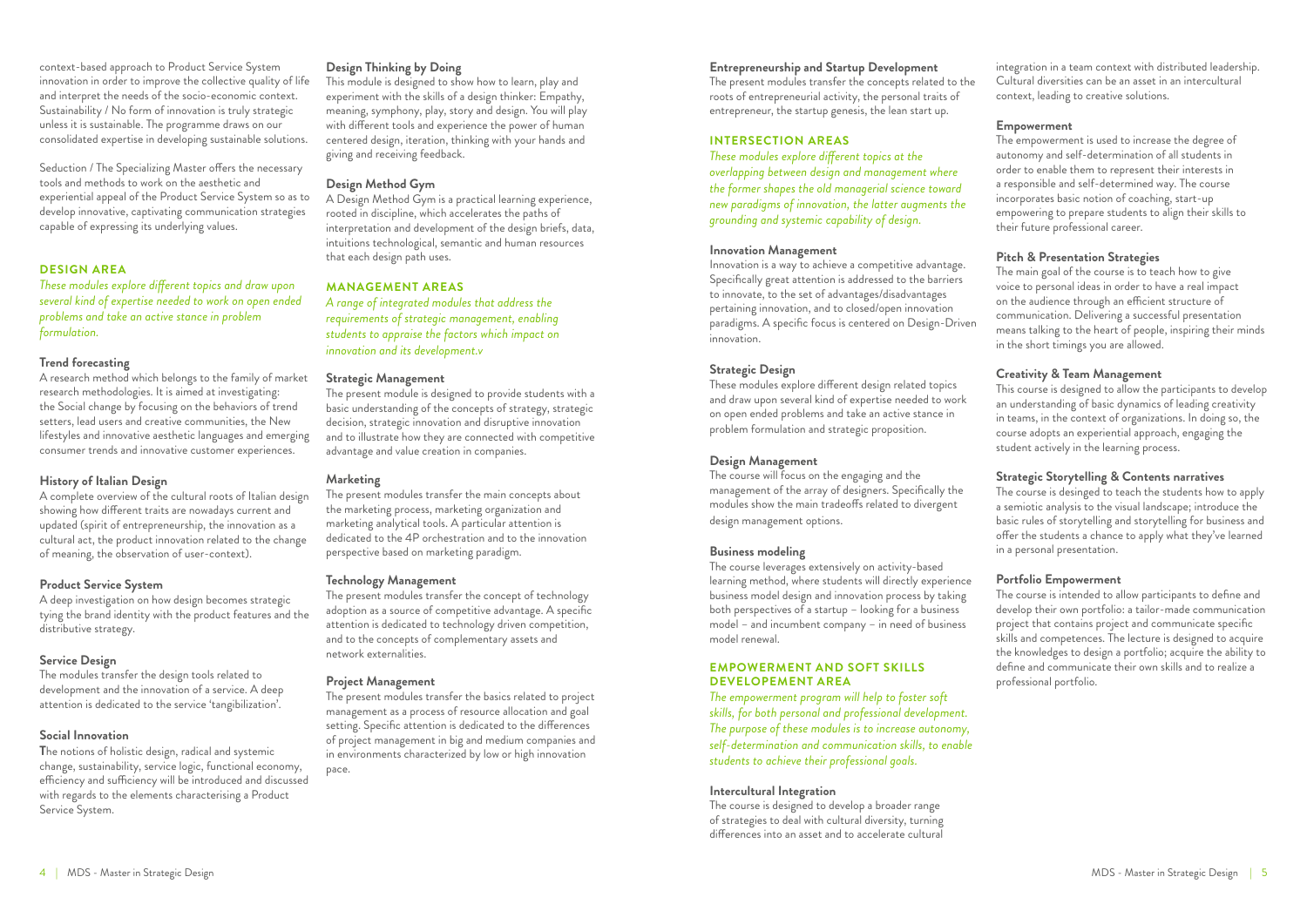









#### **Timing**

24 October 2022 - 31 January 2023 Attendance is mandatory for at least 75% of the programme activities.

#### **Language**

The Specializing Master is entirely taught in English.

#### **Place**

The MDS programme will take place at POLI.design, via Don Giovanni Verità 25, Milano, Campus Bovisa.

#### **Fees**

The Specializing Master in Strategic Design costs €14.500,00 VAT free, according to Italian law, Art. 10 Dpr 633/72. The cost of enrollment in the Specializing Master entitles to deduct tax of 19% as falling under "university specialization courses".

#### **Application**

Required documents:

- Application form duly filled out in all its parts
- Updated Curriculum Vitae;
- Motivation letter;
- Portfolio (not mandatory for candidates not having
- a background in Design or Architecture);

• Copy of the academic certificate to certificate detailing the marks obtained for each examination, or the Diploma Supplement;

• A copy of the student's identity document.

The selection process includes: a) a long-distance test (candidates are note required to take the exam in Milan), b) a firts motivational interview via Skype. The faculty might request an additional interview to complete the evaluation process, either in person or by phone. The appointment for Skype interview will be fixed in agreement with the Coordination and Training Office. Candidates who wish to apply to the Specializing Master in Strategic Design should click on this **[link](https://www.polidesign.net/en/member-login/?candidatura&redirect_to=https://www.polidesign.net/en/candidatura/?courseID=POLID_5fce35d54a7bd)** .

The Specializing Master is reserved to candidates with a University Diploma or a Bachelor or a Master of Science in Engineering, Architecture, Industrial design, Economics, Social and human sciences, that have gained a certain degree of work experience and who intend on enriching their professional careers by working on the border between the design and management fields.

## **Disruptive Innovation in AI & Big Data**

The workshop is designed to discover how AI can improve efficiencies, provide customer insights, and generate new product ideas, to develop a deep and jargon-free understanding of AI and machine learning concepts and to gain exposure to applications across functional areas by learning about trends emerging from the rise of frontier tech.

# **Design for Circular Economy**

The circular economy is a new economic system that the European Community embraced, aimed at eliminating waste and promoting the continual use of resources in a virtually endless cycle. During this workshop students will understand how to change the designer's mindset to work within planet's boundaries.

## **Design for User Experience**

Theory and practice are combined during the course in order to clarify the core focus and value of UX design in the market, how it's applied in the development and execution of product and service ideas and its relationship with other roles and disciplines.

## **Data-driven Marketing**

Students will be trained to identify the role of data in improving the different marketing activities: analysis and prediction of demand, segmentation and targeting of the customer base, definition of customer relationship policies, management of experiences, enforcement of commercial and communication plans.

*These workshops are «project-based learning» activities to apply specific tools and methodologies centered on cutting-edge topics. Students learn how emerging challenges require a new kind of design thinking.*

## **Student profiles**





## **BUSINESS DESIGN WORKSHOP**

In partnership with **Antwerp Management School**

# **Enrich business scenarios through design**

Business Design Workshop is a learning environment where students meet big corporations and SMEs to develop future innovation trajectories and molding their growth. MDS students jointly with Master in Innovation and Entrepreneurship of Antwerp Management School students will provide innovative solutions to the companies strategic briefs. The workshop is jointly run in Politecnico di Milan and in Antwerp Management School.